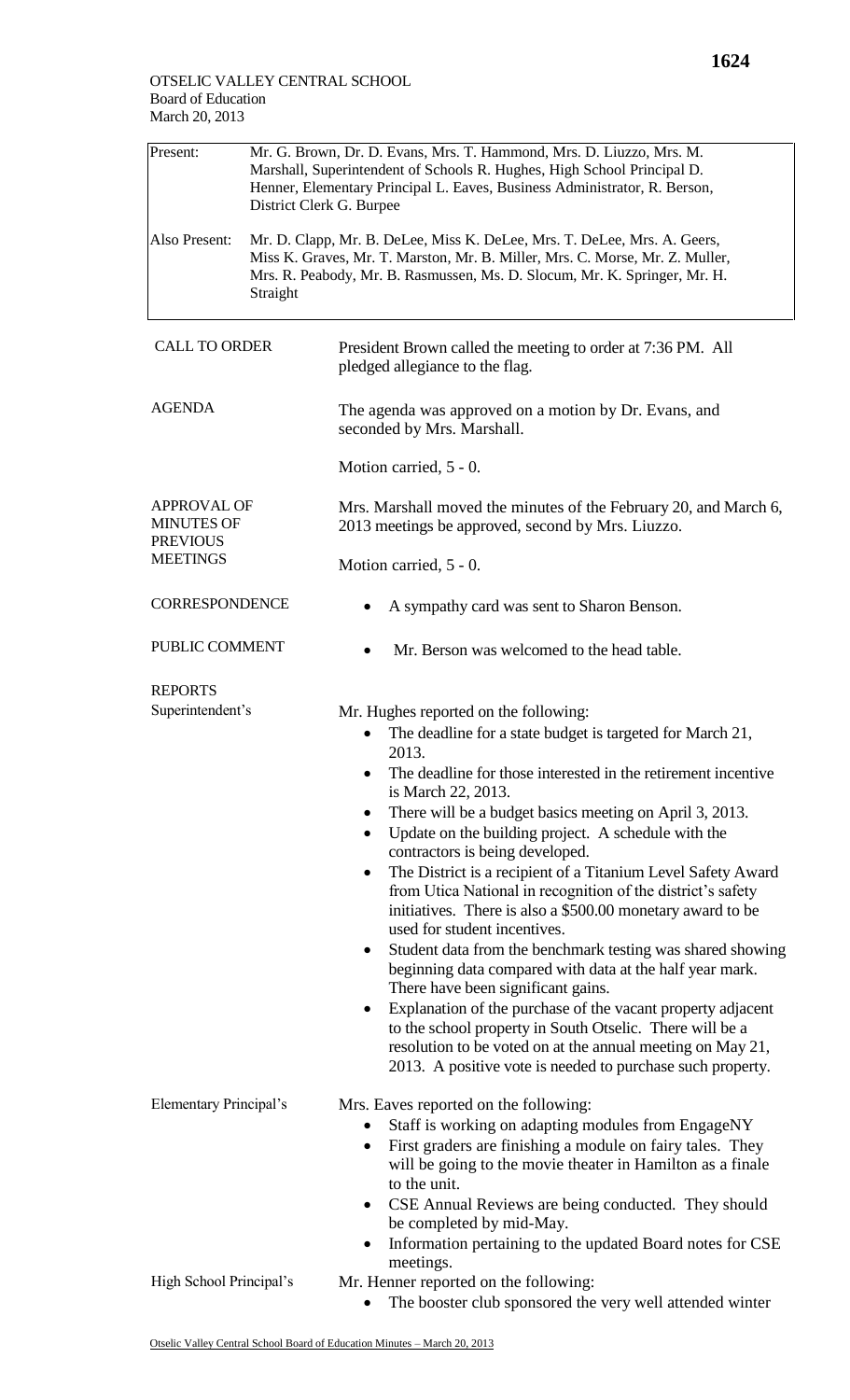|                                                     | sports dinner<br>systems.<br>$\bullet$<br>$\bullet$<br>thinking phase right now.<br>$\bullet$<br>their spring concert.<br>concert and dinner.     | In April there will be a review of the eligibility and<br>homework center procedures. Most people like the current<br>Model schools visit on March 13, 2013<br>Master schedule process for the 2013-14 school year. Ms.<br>George and Mr. Hills will be meeting with students. We<br>may be looking into more team teaching with the building<br>project possibly limiting room usage. Everything is in the<br>On the district voting day, the freshman class would like to<br>host a dinner and the music department would like to have<br>It was the consensus of the Board to hold the May Board of<br>Education meeting on May 21, 2013 at 8:30 PM in the<br>Library of the junior senior high school to allow for the |  |
|-----------------------------------------------------|---------------------------------------------------------------------------------------------------------------------------------------------------|----------------------------------------------------------------------------------------------------------------------------------------------------------------------------------------------------------------------------------------------------------------------------------------------------------------------------------------------------------------------------------------------------------------------------------------------------------------------------------------------------------------------------------------------------------------------------------------------------------------------------------------------------------------------------------------------------------------------------|--|
|                                                     | $\bullet$                                                                                                                                         | Due to the inclement weather during the week of the<br>Spring Musical, Friday night's performance has been<br>moved to Sunday afternoon at 3:00 PM.                                                                                                                                                                                                                                                                                                                                                                                                                                                                                                                                                                        |  |
| <b>Business</b><br>Administrator's                  | Mr. Berson reported on the following:<br>٠<br>been sent to the state.<br>$\bullet$<br>$\bullet$<br>Warrant issues were discussed.<br>distributed. | The tax collected for the period of March 1, 2012 through<br>February 28, 2013 from the Extracurricular Accounts has<br>The cafeteria tax has been paid.<br>The Medicaid payment has been received.<br>Questar III BOCES will be in the District the week of<br>March $25th$ to conduct the internal audit function.<br>The February transportation report was previously                                                                                                                                                                                                                                                                                                                                                  |  |
| $(FY'12/13 - #75)$                                  | distributed.                                                                                                                                      | The Operations and Maintenance report was previously                                                                                                                                                                                                                                                                                                                                                                                                                                                                                                                                                                                                                                                                       |  |
| $(FY'12/13 - #76)$                                  | $\bullet$                                                                                                                                         | Mr. Springer reported that a 30-yard container of scrap<br>metal was collected and recycled.                                                                                                                                                                                                                                                                                                                                                                                                                                                                                                                                                                                                                               |  |
| Board Member's                                      | The following topics were discussed:<br>$\bullet$<br>job.<br>٠<br>will be put on the website.                                                     | Mrs. Marshall reported that Mr. Berson is doing a good<br>The iPad protection program was discussed. The forms                                                                                                                                                                                                                                                                                                                                                                                                                                                                                                                                                                                                             |  |
| $(FY'12/13 - #76a)$                                 |                                                                                                                                                   | The Delaware-Chenango-Madison-Otsego BOCES Annual<br>Meeting notice was distributed.                                                                                                                                                                                                                                                                                                                                                                                                                                                                                                                                                                                                                                       |  |
| <b>Financial Reports</b><br>$(FY'12/13 - #77)$      | Motion by Mrs. Marshall, to accept the February financial reports as<br>presented. Second by Dr. Evans.                                           |                                                                                                                                                                                                                                                                                                                                                                                                                                                                                                                                                                                                                                                                                                                            |  |
|                                                     | Motion carried, 5 - 0.                                                                                                                            |                                                                                                                                                                                                                                                                                                                                                                                                                                                                                                                                                                                                                                                                                                                            |  |
| <b>NEW BUSINESS</b><br>Personnel<br>Recommendations | Motion by Mrs. Hammond, upon the recommendation of the<br>Superintendent of Schools, to approve the following personnel<br>recommendations:       |                                                                                                                                                                                                                                                                                                                                                                                                                                                                                                                                                                                                                                                                                                                            |  |
|                                                     | <b>Robert Berson</b>                                                                                                                              | Salary adjustment to a<br>Retroactive to<br>pro-rated salary of<br>March 4, 2013<br>\$65,432.00                                                                                                                                                                                                                                                                                                                                                                                                                                                                                                                                                                                                                            |  |
|                                                     | Kimberly Lehtonen-<br>Mikula                                                                                                                      | Conditional<br>appointment pending<br>clearance from the<br><b>State Education</b><br>Department as a                                                                                                                                                                                                                                                                                                                                                                                                                                                                                                                                                                                                                      |  |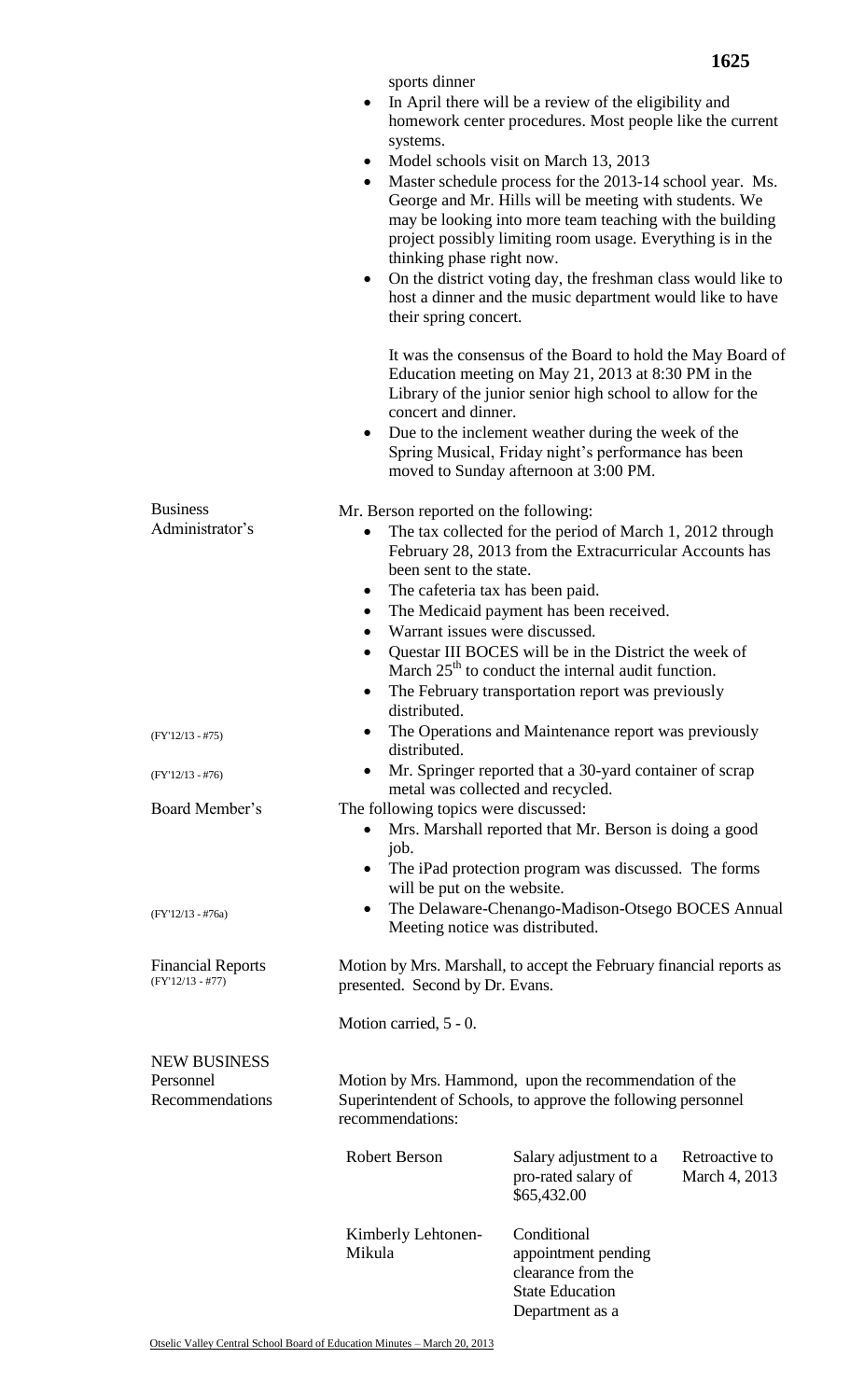|                                                                                                                              |                                                                                                                                                                                                                                                      | substitute bus aide                                                                                                                                                                                     |  |  |
|------------------------------------------------------------------------------------------------------------------------------|------------------------------------------------------------------------------------------------------------------------------------------------------------------------------------------------------------------------------------------------------|---------------------------------------------------------------------------------------------------------------------------------------------------------------------------------------------------------|--|--|
|                                                                                                                              | Raymond Wood                                                                                                                                                                                                                                         | Conditional<br>appointment pending<br>clearance from the<br><b>State Education</b><br>Department as a<br>substitute bus driver,<br>pending successful<br>completion of final bus<br>driving regulations |  |  |
|                                                                                                                              | Rosemary Adolph                                                                                                                                                                                                                                      | Conditional<br>appointment pending<br>clearance from the<br><b>State Education</b><br>Department as a<br>substitute teacher                                                                             |  |  |
|                                                                                                                              | Jessica Czachowski                                                                                                                                                                                                                                   | Conditional<br>appointment pending<br>clearance from the<br><b>State Education</b><br>Department as a<br>substitute teacher                                                                             |  |  |
|                                                                                                                              | Kimberly Lehtonen-<br>Mikula                                                                                                                                                                                                                         | Conditional<br>appointment pending<br>clearance from the<br><b>State Education</b><br>Department as a<br>substitute teacher                                                                             |  |  |
|                                                                                                                              | Second by Dr. Evans.                                                                                                                                                                                                                                 |                                                                                                                                                                                                         |  |  |
|                                                                                                                              | Motion carried, 5 - 0.                                                                                                                                                                                                                               |                                                                                                                                                                                                         |  |  |
| Committee on<br><b>Special Education</b><br>Recommendations                                                                  | 2013. Second by Mrs. Marshall.                                                                                                                                                                                                                       | Motion by Dr. Evans, to accept the Committee on Special<br>Education recommendations resulting from the meetings on<br>February 28, March 1, March 4, March 5, March 11, and March 12,                  |  |  |
|                                                                                                                              | Motion carried, 5 - 0.                                                                                                                                                                                                                               |                                                                                                                                                                                                         |  |  |
| <b>Declaration of Surplus</b><br>Items                                                                                       | Motion by Dr. Evans, upon the recommendation of the<br>Superintendent of Schools, to declare the pole barn at the Junior<br>Senior High School campus as surplus and excise it to the FFA to<br>dispose of it as appropriate. Second by Mrs. Liuzzo. |                                                                                                                                                                                                         |  |  |
|                                                                                                                              | Motion carried, 5 - 0.                                                                                                                                                                                                                               |                                                                                                                                                                                                         |  |  |
| 2013 Notice of<br><b>Annual Budget</b><br>Hearing, Budget<br>Vote, and Board<br><b>Member Election</b><br>$(FY'12/13 - #78)$ | Motion by Dr. Evans, upon the recommendation of the<br>Superintendent of Schools, to approve the 2013 Notice of Annual<br>Budget Hearing, Budget Vote and Board Member Election.<br>Second by Mrs. Marshall.                                         |                                                                                                                                                                                                         |  |  |
| Declaration of                                                                                                               | Motion carried, 5 - 0.                                                                                                                                                                                                                               |                                                                                                                                                                                                         |  |  |
| Surplus Items<br>$(FY'12/13 - #79)$                                                                                          | Motion by Mr. Brown, upon the recommendation of the<br>Superintendent of Schools, declare the list of items as surplus and<br>to dispose of them appropriately. Second by Dr. Evans.                                                                 |                                                                                                                                                                                                         |  |  |

Motion carried, 5 - 0.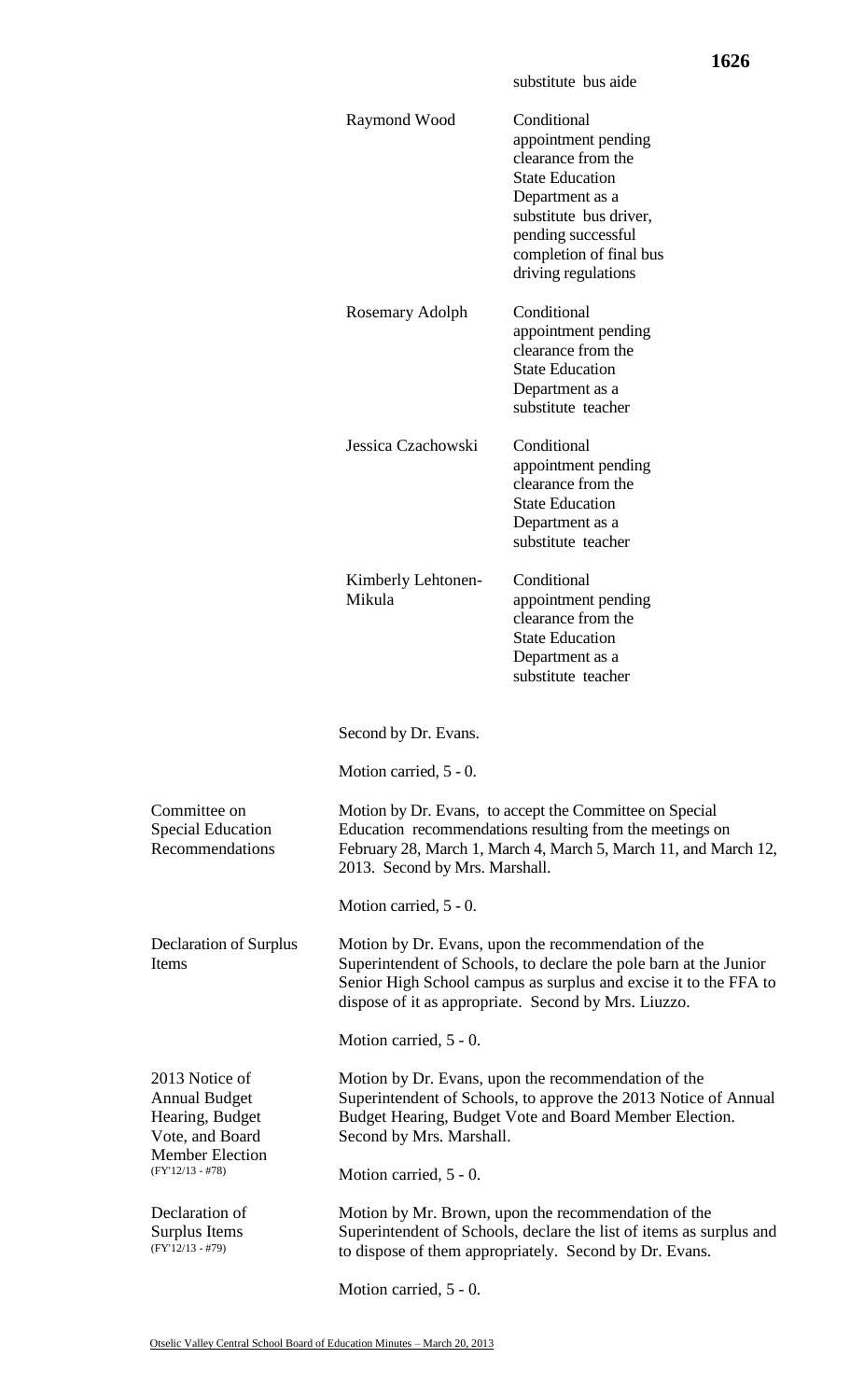SEQRA Unlisted Action-Negative Declaration (FY'12/13 - #80)

Motion by Dr. Evans, upon the recommendation of the Superintendent of Schools, to adopt the following resolution:

WHEREAS, a less than .4 acre parcel of land containing an abandoned home located at 148 County Road 13 adjoins the South-Easterly side of the County Road 13 entryway to the Otselic Valley Junior-Senior High School (the "Property"); and

WHEREAS, the Property may be available for purchase and is needed to improve the operations, circulation and parking available at the Junior-Senior High School; and

WHEREAS, this Board of Education finds that it is in the School District's best interests to acquire the Property, if it is available for a reasonable market price, and to remove the improvements thereon to make the property available for School District operations (the "Project"); and

WHEREAS, pursuant to the State Environmental Quality Review Act (hereinafter "SEQRA"), the School District caused to be prepared Part 1 of a Short Environmental Assessment Form for the Project dated March 14, 2013 (hereinafter "SEAF"); and

WHEREAS, the SEAF, having been reviewed by this Board of Education, was deemed adequate and accurate relative to the Project; and

WHEREAS, the Project is an "Unlisted Action" pursuant to 6 NYCRR §617.2(ak) and, therefore, coordinated SEQRA review is optional; and

WHEREAS, this Board of Education now desires to make its "Determination of Significance" with respect to the Project in accordance with 6 NYCRR §617.7 and to give notice of said

NOW, THEREFORE, BE IT RESOLVED BY THE OTSELIC VALLEY CENTRAL SCHOOL DISTRICT BOARD OF EDUCATION AS FOLLOWS:

1. The Board of Education accepts the SEAF for the Project as complete and accurate.

2. Based upon an examination and analysis of the SEAF, and based further on this Board's knowledge of the area surrounding the Project and such further investigation of the

> a. The Project constitutes an "Unlisted Action" as is defined in the SEQRA regulations at 6 NYCRR §617.2(ak), and, therefore, coordinated review is optional;

b. The Project will result in no significant adverse environmental impacts and, therefore, is one which will not have an adverse significant effect on the environment. Therefore, this Board hereby determines that the Project will not have a significant adverse effect on the environment, and this Board will not require the preparation of an "Environmental Impact Statement";

c. As a consequence of the foregoing, this Board has decided to prepare a "Negative Declaration" with respect to the Project.

3. The Superintendent of Schools is hereby directed to file a "Negative Declaration" with respect to the Project in the main office of the School District.